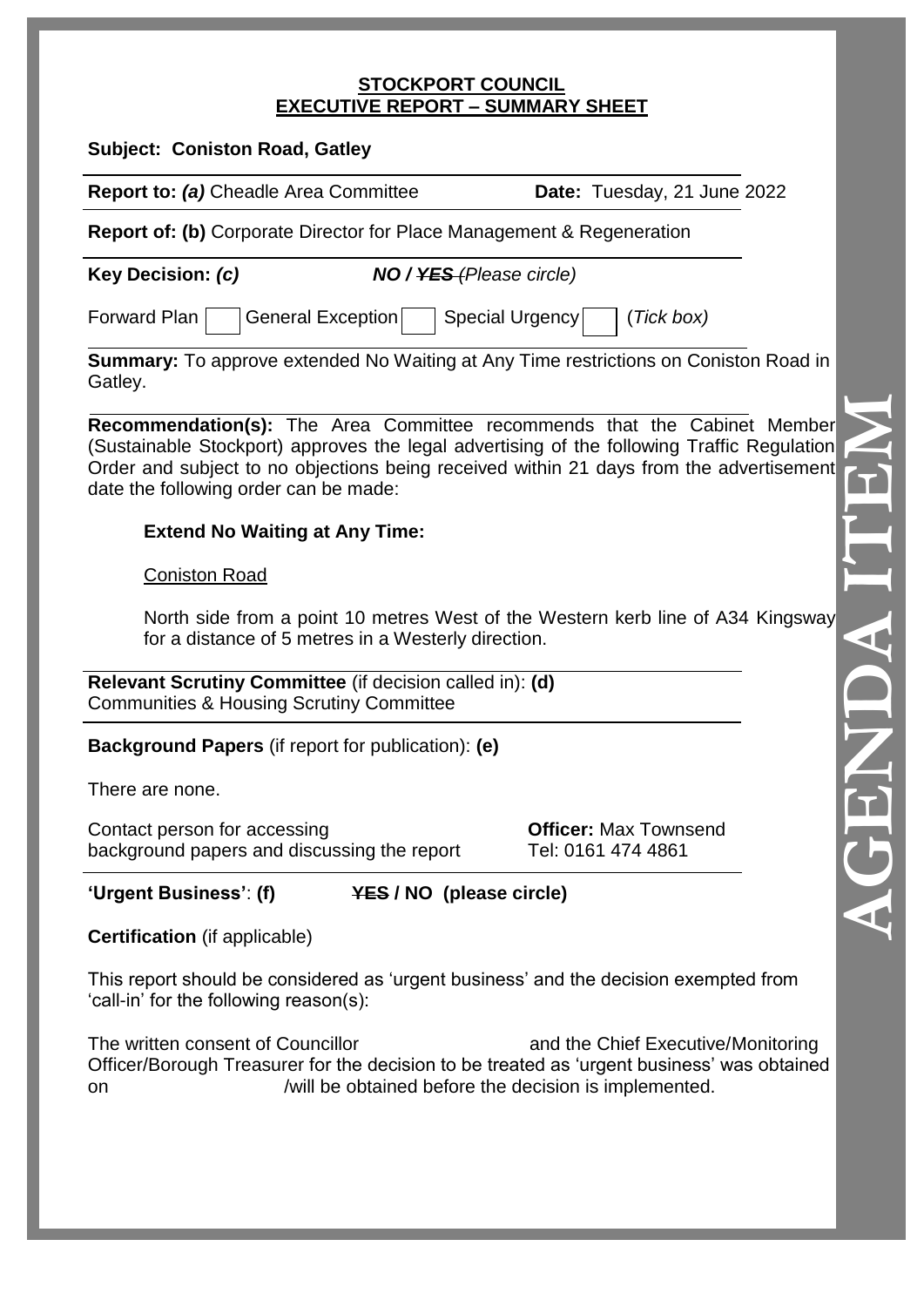# **Coniston Road, Gatley**

### Report of the Corporate Director for Place Management & Regeneration

### **1. INTRODUCTION AND PURPOSE OF REPORT**

To approve extended No Waiting at Any Time restrictions on Coniston Road in Gatley.

#### **2. BACKGROUND**

Some Members may recall that a report was submitted to Cheadle Area Committee in 2017 to approve extended No Waiting at Any Time restrictions (double yellow lines) as shown on drawing number: **NM8-4962-01**. The basis for the scheme was to reduce conflict amid on-coming traffic to and from the A34 junction.

Upon considering the report, the Members resolved to defer making a decision on the matter pending further consideration / discussion.

Since then (perhaps partially because of the Covid situation) there was no further developments with this scheme; however earlier this year, Network Management were instructed to re-open the file and re-consult on the original proposal.

### **3. LEGAL POSITION/IMPLICATIONS**

The Traffic Management Orders would be made under Section 1 of the Road Traffic Regulation Act 1984. The Council is required by the Local Authorities Traffic Order (Procedure) (England and Wales) Regulations 1996 to give notice of its intention to make a Traffic Order (by publishing a draft traffic order). These regulations also require the Council to consider any representations received as a result of publishing the draft Order.

### **4. CONSULTATION**

The consultation process resulted in three written responses (one for, two against) all of which were scanned and shared with the Ward Councillors so that they could consider the content in full. The respondents who are opposed to the scheme feel that the loss of on-street parking space will be a source of inconvenience.

Subsequently, in agreement with the Ward Spokesperson, a decision was made to move forwarded on a revised proposal with the double yellow lines extended by a further distance of 5 metres (as opposed to the original scheme which represented an extension of 15 metres). Please see drawing number: **NM8-4962-01A**. This means that the first 15 metres on Coniston Road (northern side) from the junction will be protected.